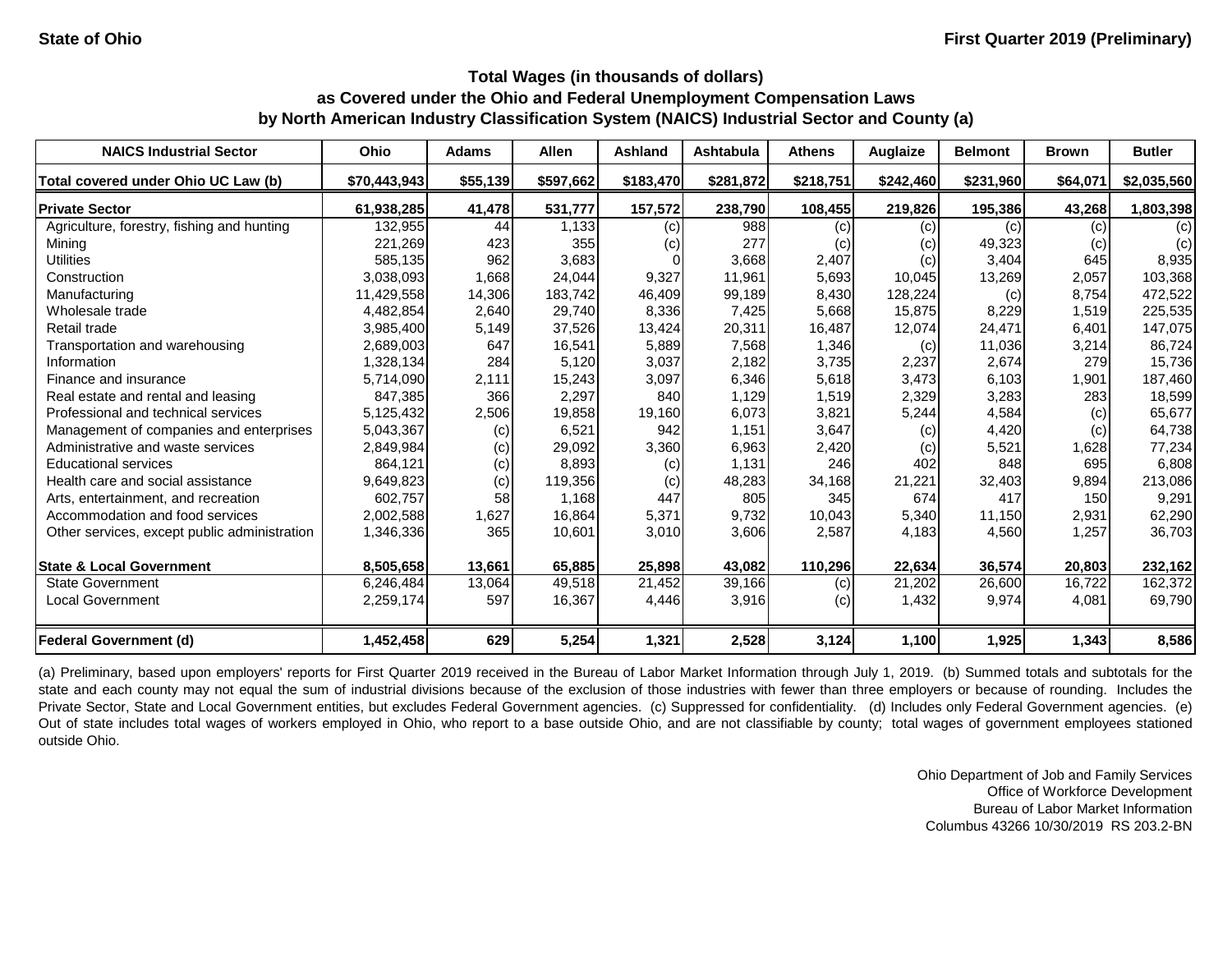| <b>NAICS Industrial Sector</b>               | Carroll  | Champaign | <b>Clark</b> | <b>Clermont</b> | <b>Clinton</b> | Columbiana | <b>Coshocton</b> | Crawford  | Cuyahoga     | <b>Darke</b> |
|----------------------------------------------|----------|-----------|--------------|-----------------|----------------|------------|------------------|-----------|--------------|--------------|
| Total covered under Ohio UC Law (b)          | \$60,561 | \$115,963 | \$495,749    | \$659,361       | \$227,075      | \$267,179  | \$105,737        | \$123,424 | \$10,677,636 | \$183,585    |
| <b>Private Sector</b>                        | 51,937   | 96,835    | 426,692      | 574,809         | 204,747        | 226,308    | 91,490           | 105,021   | 9,589,559    | 161,897      |
| Agriculture, forestry, fishing and hunting   | 69       | (c)       | 3,378        | (c)             | (c)            | 835        | 483              | (c)       | 1,854        | (c)          |
| Mining                                       | 994      | (c)       | 3,335        | (c)             | (c)            | 1,934      | 1,066            | (c)       | 8,890        | (c)          |
| <b>Utilities</b>                             | (c)      | (c)       | (c)          | 11,313          | (c)            | (c)        | 8,914            | (c)       | 43,106       | 1,087        |
| Construction                                 | 5,990    | 2,596     | 10,253       | 36,606          | 3,233          | 11,703     | 3,363            | 4,157     | 337,485      | 8,791        |
| Manufacturing                                | 17,615   | 56,939    | 109,322      | 93,607          | 54,304         | 74,417     | 41,129           | 28,045    | 1,212,921    | 61,270       |
| Wholesale trade                              | (c)      | (c)       | (c)          | 40,971          | (c)            | (c)        | 1,554            | 4,951     | 670,796      | 10,453       |
| Retail trade                                 | 5,575    | 6,199     | 34,517       | 71,043          | 10,917         | 22,490     | 6,976            | 8,536     | 432,252      | 12,136       |
| Transportation and warehousing               | 4,637    | 3,180     | 28,294       | 44,071          | 58,211         | 13,262     | 2,302            | (c)       | 301,604      | 13,464       |
| Information                                  | 347      | 805       | 1,496        | 27,699          | 11,168         | 1,804      | 534              | 522       | 209,012      | 795          |
| Finance and insurance                        | 993      | 2,447     | 31,937       | 46,211          | 6,069          | 5,968      | 2,428            | 11,665    | 1,157,667    | 8,094        |
| Real estate and rental and leasing           | 1,151    | 476       | 3,616        | 8,963           | 2,098          | 1,756      | 339              | 399       | 178,176      | 907          |
| Professional and technical services          | 2,225    | (c)       | 12,612       | 39,193          | 3,346          | 4,012      | (c)              | (c)       | 948,276      | 6,195        |
| Management of companies and enterprises      |          | (c)       | 24,690       | 10,104          | 10,696         | 2,816      | (c)              | (c)       | 970,038      | 226          |
| Administrative and waste services            | 1,166    | 1,238     | 16,919       | 27,651          | 2,415          | 10,929     | 1,749            | 3,510     | 493,079      | 4,179        |
| <b>Educational services</b>                  | (c)      | 1,559     | 6,906        | 2,971           | 2,539          | 1,112      | 482              | (c)       | 207,768      | 318          |
| Health care and social assistance            | (c)      | 8,477     | 81,845       | 63,577          | 16,000         | 43,580     | 13,957           | (c)       | 1,759,255    | 22,503       |
| Arts, entertainment, and recreation          | 267      | 325       | 1,502        | 3,851           | 715            | 710        | 272              | 194       | 181,920      | 604          |
| Accommodation and food services              | 1,697    | 2,080     | 16,833       | 28,571          | 4,725          | 7,997      | 2,130            | 3,858     | 278,387      | 3,248        |
| Other services, except public administration | 1,075    | 1,541     | 15,584       | 17,411          | 3,162          | 8,878      | 1,233            | 1,786     | 197,072      | 2,224        |
| <b>State &amp; Local Government</b>          | 8,624    | 19,128    | 69,057       | 84,552          | 22,328         | 40,871     | 14,247           | 18,403    | 1,088,077    | 21,688       |
| State Government                             | 8,044    | 18,361    | 66,708       | 75,791          | 20,139         | 36,633     | 13,467           | 16,062    | 1,010,731    | 21,011       |
| <b>Local Government</b>                      | 580      | 767       | 2,349        | 8,761           | 2,189          | 4,238      | 780              | 2,341     | 77,346       | 677          |
| <b>Federal Government (d)</b>                | 511      | 775       | 7,924        | 6,111           | 2,158          | 9,202      | 1,001            | 939       | 308,312      | 1,300        |

(a) Preliminary, based upon employers' reports for First Quarter 2019 received in the Bureau of Labor Market Information through July 1, 2019. (b) Summed totals and subtotals for the state and each county may not equal the sum of industrial divisions because of the exclusion of those industries with fewer than three employers or because of rounding. Includes the Private Sector, State and Local Government entities, but excludes Federal Government agencies. (c) Suppressed for confidentiality. (d) Includes only Federal Government agencies. (e) Out of state includes total wages of workers employed in Ohio, who report to a base outside Ohio, and are not classifiable by county; total wages of government employees stationed outside Ohio.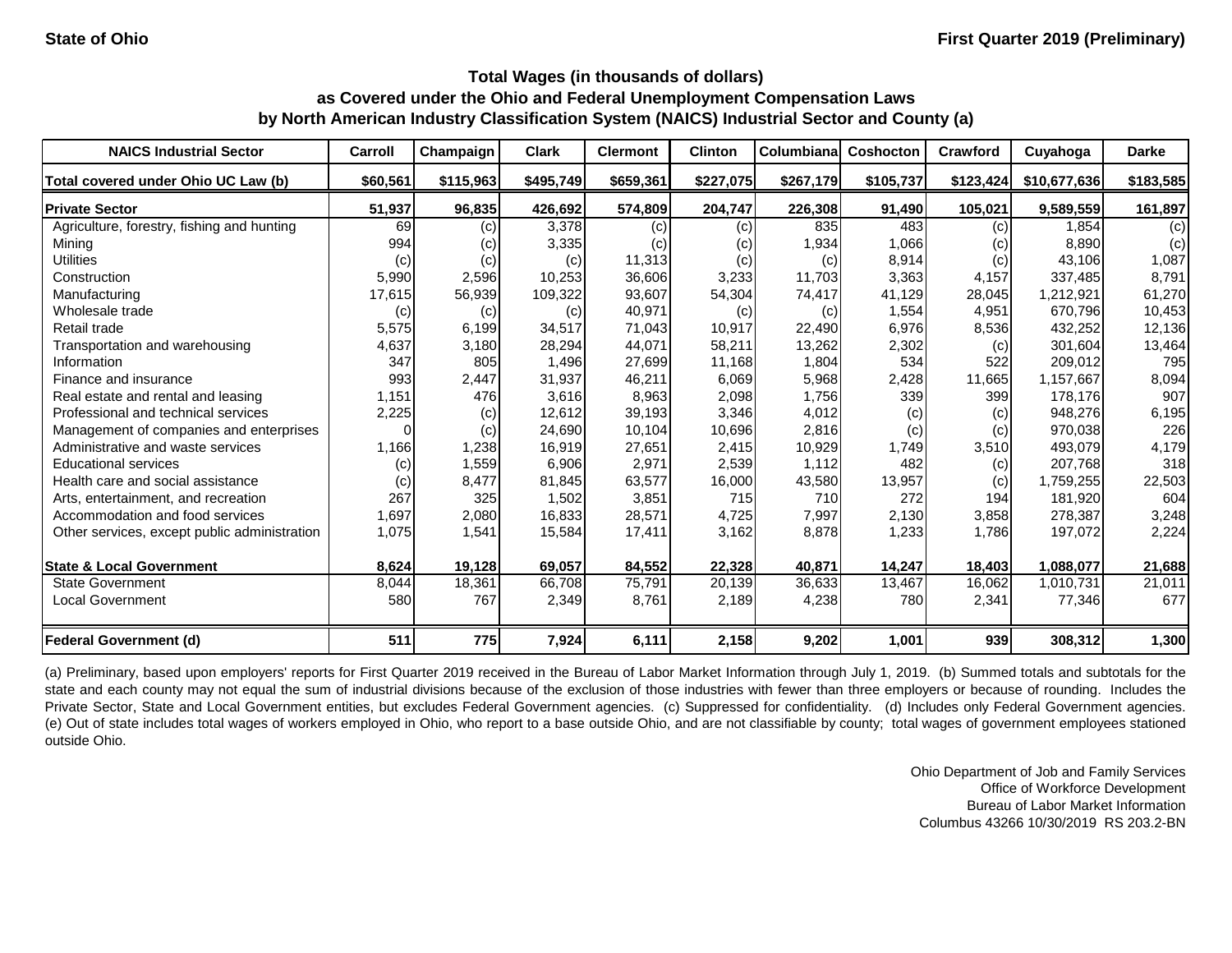| <b>NAICS Industrial Sector</b>               | <b>Defiance</b> | <b>Delaware</b> | <b>Erie</b> | <b>Fairfield</b> | <b>Fayette</b> | <b>Franklin</b> | <b>Fulton</b> | Gallia    | Geauga    | Greene    |
|----------------------------------------------|-----------------|-----------------|-------------|------------------|----------------|-----------------|---------------|-----------|-----------|-----------|
| Total covered under Ohio UC Law (b)          | \$170,389       | \$1,427,695     | \$336,974   | \$409,745        | \$99,049       | \$11,366,861    | \$185,820     | \$106,028 | \$371,872 | \$721,923 |
| <b>Private Sector</b>                        | 149,618         | 1,316,342       | 277,719     | 331,221          | 80,900         | 9,479,108       | 161,811       | 89,024    | 329,283   | 611,059   |
| Agriculture, forestry, fishing and hunting   | 2,135           | (c)             | (c)         | 464              | 1,015          | 4,598           | (c)           | (c)       | (c)       | 1,215     |
| Mining                                       |                 | (c)             | (c)         | 83               |                | 4,782           | (c)           | (c)       | (C)       | 2,101     |
| <b>Utilities</b>                             | (c)             | 3,582           | (c)         | 6,453            | (c)            | 128,057         | (c)           | 12,953    | (c)       | (c)       |
| Construction                                 | 3,329           | 51,482          | 12,054      | 28,544           | 2,620          | 446,025         | 11,094        | 5,641     | 24,090    | 19,340    |
| Manufacturing                                | 59,303          | 108,138         | 76,848      | 53,681           | 23,063         | 649,693         | 83,503        | 7,231     | 103,769   | 42,220    |
| Wholesale trade                              | (c)             | 51,765          | 14,908      | 13,310           | (c)            | 501,184         | 10,367        | 762       | 32,315    | 19,829    |
| Retail trade                                 | 15,675          | 86,493          | 29,839      | 41,802           | 13,121         | 531,874         | 9,957         | 8,946     | 28,986    | 68,872    |
| Transportation and warehousing               | 7,170           | 34,492          | (c)         | 8,060            | 12,487         | 753,993         | (c)           | 2,896     | (c)       | (c)       |
| Information                                  | 1,676           | 12,569          | 4,538       | 2,296            | 368            | 308,084         | 363           | 520       | 1,552     | 10,778    |
| Finance and insurance                        | 10,654          | 180,789         | 11,017      | 9,664            | 2,547          | 1,408,995       | 5,285         | 5,225     | 11,430    | 24,227    |
| Real estate and rental and leasing           | 745             | 11,659          | 1,743       | 4,102            | 350            | 183,720         | 938           | 308       | 1,920     | 5,442     |
| Professional and technical services          | 2,503           | 127,238         | 6,797       | 13,998           | (c)            | 977,887         | (c)           | 637       | 15,882    | 219,682   |
| Management of companies and enterprises      | 394             | 388,466         | 3,395       | 3,569            | (c)            | 894,036         | (c)           | (c)       | 4,556     | 16,445    |
| Administrative and waste services            | 6,427           | 53,189          | 7,125       | 24,372           | 2,031          | 506,776         | 1,980         | (c)       | 19,835    | 17,102    |
| <b>Educational services</b>                  | (c)             | 10,459          | 1,590       | 1,865            | (c)            | 128,140         | (c)           | (c)       | 5,671     | 18,862    |
| Health care and social assistance            | (c)             | 99,147          | 52,244      | 81,449           | (c)            | 1,376,410       | (c)           | (c)       | 44,531    | 84,475    |
| Arts, entertainment, and recreation          | 351             | 18,196          | 15,259      | 1,597            | 292            | 108,342         | 823           | (c)       | 1,841     | 2,559     |
| Accommodation and food services              | 5,256           | 51,598          | 21,639      | 23,918           | 3,977          | 321,094         | 2,838         | (c)       | 9,562     | 34,900    |
| Other services, except public administration | 2,613           | 24,600          | 5,571       | 11,993           | 1,772          | 245,419         | 2,325         | 1,918     | 10,335    | 10,602    |
| <b>State &amp; Local Government</b>          | 20,771          | 111,353         | 59,255      | 78,524           | 18,149         | 1,887,753       | 24,009        | 17,004    | 42,589    | 110,864   |
| State Government                             | 19,313          | 105,228         | 45,418      | 67,702           | 17,502         | 823,640         | 22,050        | 13,296    | 39,393    | (c)       |
| <b>Local Government</b>                      | 1,458           | 6,125           | 13,837      | 10,822           | 647            | 1,064,113       | 1,959         | 3,708     | 3,196     | (c)       |
| <b>Federal Government (d)</b>                | 1,026           | 3,579           | 3,960       | 3,455            | 616            | 232,404         | 1,108         | 777       | 1,269     | 315,411   |

(a) Preliminary, based upon employers' reports for First Quarter 2019 received in the Bureau of Labor Market Information through July 1, 2019. (b) Summed totals and subtotals for the state and each county may not equal the sum of industrial divisions because of the exclusion of those industries with fewer than three employers or because of rounding. Includes the Private Sector, State and Local Government entities, but excludes Federal Government agencies. (c) Suppressed for confidentiality. (d) Includes only Federal Government agencies. (e) Out of state includes total wages of workers employed in Ohio, who report to a base outside Ohio, and are not classifiable by county; total wages of government employees stationed outside Ohio.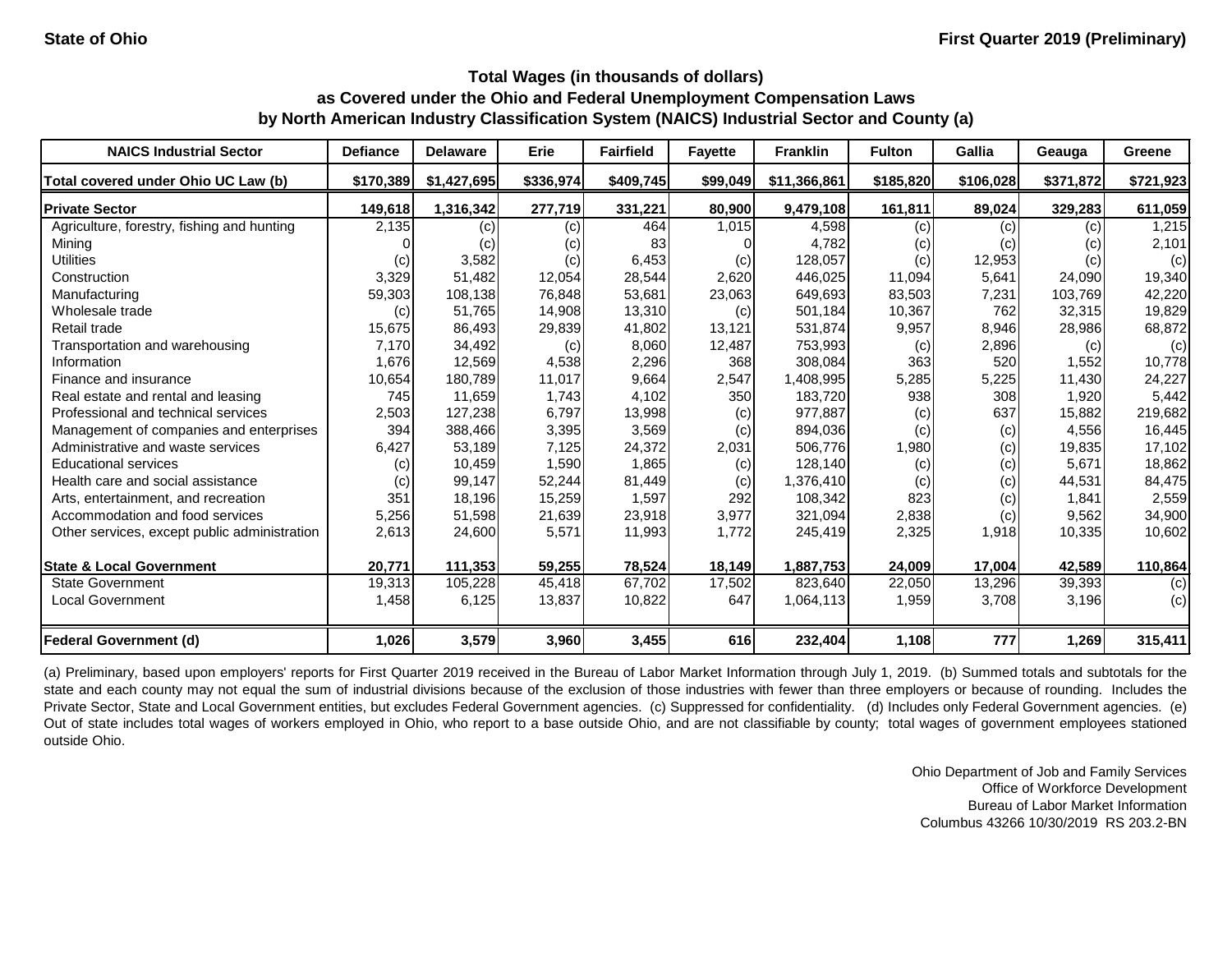| <b>NAICS Industrial Sector</b>               | <b>Guernsey</b> | <b>Hamilton</b> | <b>Hancock</b> | <b>Hardin</b> | <b>Harrison</b> | Henry     | <b>Highland</b> | <b>Hocking</b> | <b>Holmes</b> | <b>Huron</b> |
|----------------------------------------------|-----------------|-----------------|----------------|---------------|-----------------|-----------|-----------------|----------------|---------------|--------------|
| Total covered under Ohio UC Law (b)          | \$158,221       | \$8,399,340     | \$619,212      | \$75,119      | \$44,732        | \$107,738 | \$90,377        | \$51,085       | \$190,204     | \$208,585    |
| <b>Private Sector</b>                        | 134,400         | 7,810,422       | 583,956        | 62,803        | 38,089          | 88,274    | 68,123          | 35,280         | 174,741       | 183,583      |
| Agriculture, forestry, fishing and hunting   | 291             | 2,712           | 237            | (c)           | (c)             | (c)       | 278             | (c)            | 1,570         | (c)          |
| Mining                                       | 9,986           | 2,485           | 286            | (c)           | (c)             | (c)       | 252             | (c)            | 669           | (c)          |
| <b>Utilities</b>                             | 1,674           | 42,314          | 2,707          | 1,160         | 1,972           | (c)       | 1,127           | (c)            | 1,717         | 1,044        |
| Construction                                 | 9,021           | 329,662         | 14,373         | 970           | 2,862           | 7,207     | 2,837           | 2,651          | 21,877        | 19,391       |
| Manufacturing                                | 38,305          | 1,218,835       | 175,902        | 22,124        | 8,398           | 43,439    | 19,649          | 9,047          | 79,189        | 69,272       |
| Wholesale trade                              | 7,219           | 502,253         | 24,779         | 3,244         | 2,787           | (c)       | 2,349           | 832            | 10,712        | 9,003        |
| Retail trade                                 | 10,161          | 322,684         | 29,194         | 5,172         | 1,387           | 6,087     | 11,216          | 5,284          | 19,420        | 13,208       |
| Transportation and warehousing               | 9,586           | 172,518         | 65,148         | 2,026         | 4,266           | 5,106     | 915             | (c)            | 9,773         | 12,252       |
| Information                                  | 559             | 199,655         | 3,524          | (c)           | 227             | 690       | 542             | 636            | 677           | 1,311        |
| Finance and insurance                        | 7,131           | 992,993         | 9,387          | 2,869         | 533             | 3,165     | 7,500           | 1,342          | 5,159         | 5,588        |
| Real estate and rental and leasing           | 574             | 126,622         | 3,816          | 306           | 995             | 619       | 513             | 946            | 491           | 1,201        |
| Professional and technical services          | 4,617           | 803,661         | 19,933         | 1,405         | (c)             | 1,125     | 874             | (c)            | 4,033         | (c)          |
| Management of companies and enterprises      | 393             | 1,002,802       | 124,686        |               | (c)             |           | 909             | (c)            | 542           | (c)          |
| Administrative and waste services            | 1,400           | 308,323         | 14,314         | 980           | 2,362           | 934       | 2,496           | 823            | 2,815         | 2,771        |
| <b>Educational services</b>                  | 315             | 94,656          | 9,638          | (c)           |                 | 105       | 226             | (c)            | (c)           | 1,283        |
| Health care and social assistance            | 24,949          | 1,200,607       | 59,654         | (c)           | 3,054           | 11,226    | 11,952          | (c)            | (c)           | 28,889       |
| Arts, entertainment, and recreation          | 254             | 112,653         | 1,002          | 126           | 36              | 155       | 308             | 89             | 165           | 481          |
| Accommodation and food services              | 6,042           | 214,644         | 16,155         | 2,160         | 641             | 2,001     | 2,638           | 3,983          | 5,316         | 5,378        |
| Other services, except public administration | 1,923           | 160,343         | 9,220          | (c)           | 2,589           | 1,660     | 1,541           | 1,415          | 2,942         | 5,291        |
| <b>State &amp; Local Government</b>          | 23,821          | 588,918         | 35,256         | 12,316        | 6,643           | 19,464    | 22,254          | 15,805         | 15,463        | 25,002       |
| <b>State Government</b>                      | 16,342          | 466,839         | 32,279         | 11,718        | 5,872           | 18,825    | 21,079          | 13,052         | 14,839        | 23,734       |
| <b>Local Government</b>                      | 7,479           | 122,079         | 2,977          | 598           | 771             | 639       | 1,175           | 2,753          | 624           | 1,268        |
| <b>Federal Government (d)</b>                | 1,514           | 162,054         | 2,049          | 776           | 546             | 770       | 1,096           | 524            | 791           | 1,587        |

(a) Preliminary, based upon employers' reports for First Quarter 2019 received in the Bureau of Labor Market Information through July 1, 2019. (b) Summed totals and subtotals for the state and each county may not equal the sum of industrial divisions because of the exclusion of those industries with fewer than three employers or because of rounding. Includes the Private Sector, State and Local Government entities, but excludes Federal Government agencies. (c) Suppressed for confidentiality. (d) Includes only Federal Government agencies. (e) Out of state includes total wages of workers employed in Ohio, who report to a base outside Ohio, and are not classifiable by county; total wages of government employees stationed outside Ohio.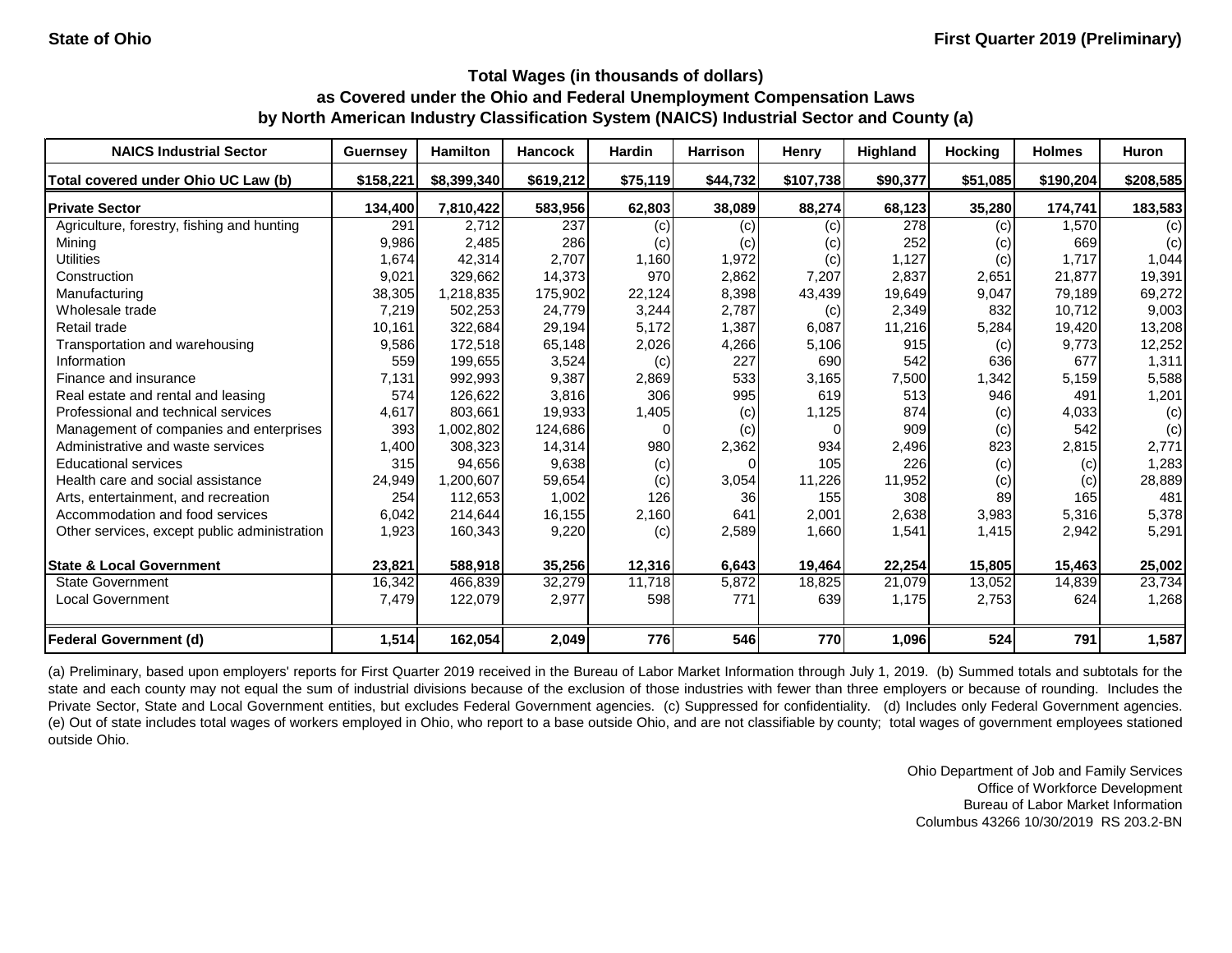| <b>NAICS Industrial Sector</b>               | <b>Jackson</b> | <b>Jefferson</b> | Knox      | Lake        | Lawrence  | Licking   | Logan     | Lorain      | Lucas       | <b>Madison</b> |
|----------------------------------------------|----------------|------------------|-----------|-------------|-----------|-----------|-----------|-------------|-------------|----------------|
| Total covered under Ohio UC Law (b)          | \$87,591       | \$216,928        | \$216,256 | \$1,139,234 | \$113,637 | \$673,437 | \$213,373 | \$1,047,452 | \$2,653,917 | \$184,303      |
| <b>Private Sector</b>                        | 72,493         | 186,365          | 190,461   | 1,015,219   | 87,599    | 575,438   | 191,335   | 876,000     | 2,282,536   | 143,368        |
| Agriculture, forestry, fishing and hunting   | 306            |                  | 508       | 4,356       |           | 9,030     | (c)       | 7,783       | 1,802       | 1,987          |
| Mining                                       | 202            | 847              | 979       | 3,709       | (c)       | 535       | (c)       | 199         | 1,675       | 01             |
| <b>Utilities</b>                             | 1,233          | 25,963           | 1,071     | 38,444      | 3,831     | 6,155     | 581       | 6,444       | 11,521      | $\Omega$       |
| Construction                                 | 3,948          | 13,527           | 16,309    | 48,787      | 11,169    | 32,787    | 6,774     | 46,220      | 137,301     | 6,241          |
| Manufacturing                                | 28,542         | 29,366           | 76,185    | 400,050     | (c)       | 106,960   | 85,247    | 285,618     | 545,943     | 51,366         |
| Wholesale trade                              | 1,657          | 5,363            | 5,330     | 62,376      | 2,527     | 19,226    | 3,344     | 51,057      | 101,692     | 4,409          |
| Retail trade                                 | 8,494          | 16,385           | 13,052    | 81,393      | 10,925    | 56,865    | 10,540    | 80,577      | 161,957     | 13,439         |
| Transportation and warehousing               | 1,526          | 13,980           | 2,499     | 10,276      | 11,745    | 48,576    | 28,757    | 23,720      | 70,490      | 29,083         |
| Information                                  | 380            | 2,878            | 1,496     | 11,425      | 930       | 2,733     | 579       | 6,935       | 21,650      | 458            |
| Finance and insurance                        | 2,674          | 3,883            | 4,958     | 24,026      | 2,315     | 40,769    | 4,018     | 22,761      | 106,527     | 1,854          |
| Real estate and rental and leasing           | 561            | 2,079            | 1,095     | 9,475       | 1,472     | 4,265     | 1,577     | 6,814       | 50,765      | 595            |
| Professional and technical services          | (c)            | (c)              | 3,849     | 49,252      | 2,398     | 40,621    | (c)       | 34,932      | 133,398     | (c)            |
| Management of companies and enterprises      | (c)            | (c)              | 1,109     | 32,320      | 1,049     | 46,731    | (c)       | 30,621      | 171,805     | (c)            |
| Administrative and waste services            | 3,709          | 8,215            | 6,375     | 43,284      | 3,867     | 19,768    | 9,106     | 44,202      | 98,600      | 6,144          |
| <b>Educational services</b>                  | (c)            | (c)              | 15,267    | 9,957       | 275       | 14,999    | 101       | 27,509      | 23,090      | (c)            |
| Health care and social assistance            | (c)            | (c)              | 30,548    | 120,553     | 21,250    | 78,510    | 19,157    | 140,748     | 499,968     | (c)            |
| Arts, entertainment, and recreation          | 61             | 1,342            | 444       | 4,720       | 162       | 2,707     | 1,564     | 4,289       | 21,205      | 148            |
| Accommodation and food services              | 2,939          | 6,041            | 6,130     | 38,874      | 4,255     | 19,917    | 4,439     | 35,068      | 78,778      | 4,760          |
| Other services, except public administration | 1,040          | 2,873            | 3,256     | 21,942      | 2,047     | 24,286    | 3,548     | 20,503      | 44,371      | 1,082          |
| <b>State &amp; Local Government</b>          | 15,098         | 30,563           | 25,795    | 124,015     | 26,038    | 97,999    | 22,038    | 171,452     | 371,381     | 40,935         |
| <b>State Government</b>                      | 12,707         | 29,400           | 21,771    | 122,619     | 23,258    | 80,590    | 21,098    | 152,206     | 248,474     | 19,744         |
| <b>Local Government</b>                      | 2,391          | 1,163            | 4,024     | 1,396       | 2,780     | 17,409    | 940       | 19,246      | 122,907     | 21,191         |
| <b>Federal Government (d)</b>                | 823            | 2,093            | 1,366     | 5,978       | 1,558     | 5,949     | 1,950     | 29,945      | 29,944      | 1,019          |

(a) Preliminary, based upon employers' reports for First Quarter 2019 received in the Bureau of Labor Market Information through July 1, 2019. (b) Summed totals and subtotals for the state and each county may not equal the sum of industrial divisions because of the exclusion of those industries with fewer than three employers or because of rounding. Includes the Private Sector, State and Local Government entities, but excludes Federal Government agencies. (c) Suppressed for confidentiality. (d) Includes only Federal Government agencies. (e) Out of state includes total wages of workers employed in Ohio, who report to a base outside Ohio, and are not classifiable by county; total wages of government employees stationed outside Ohio.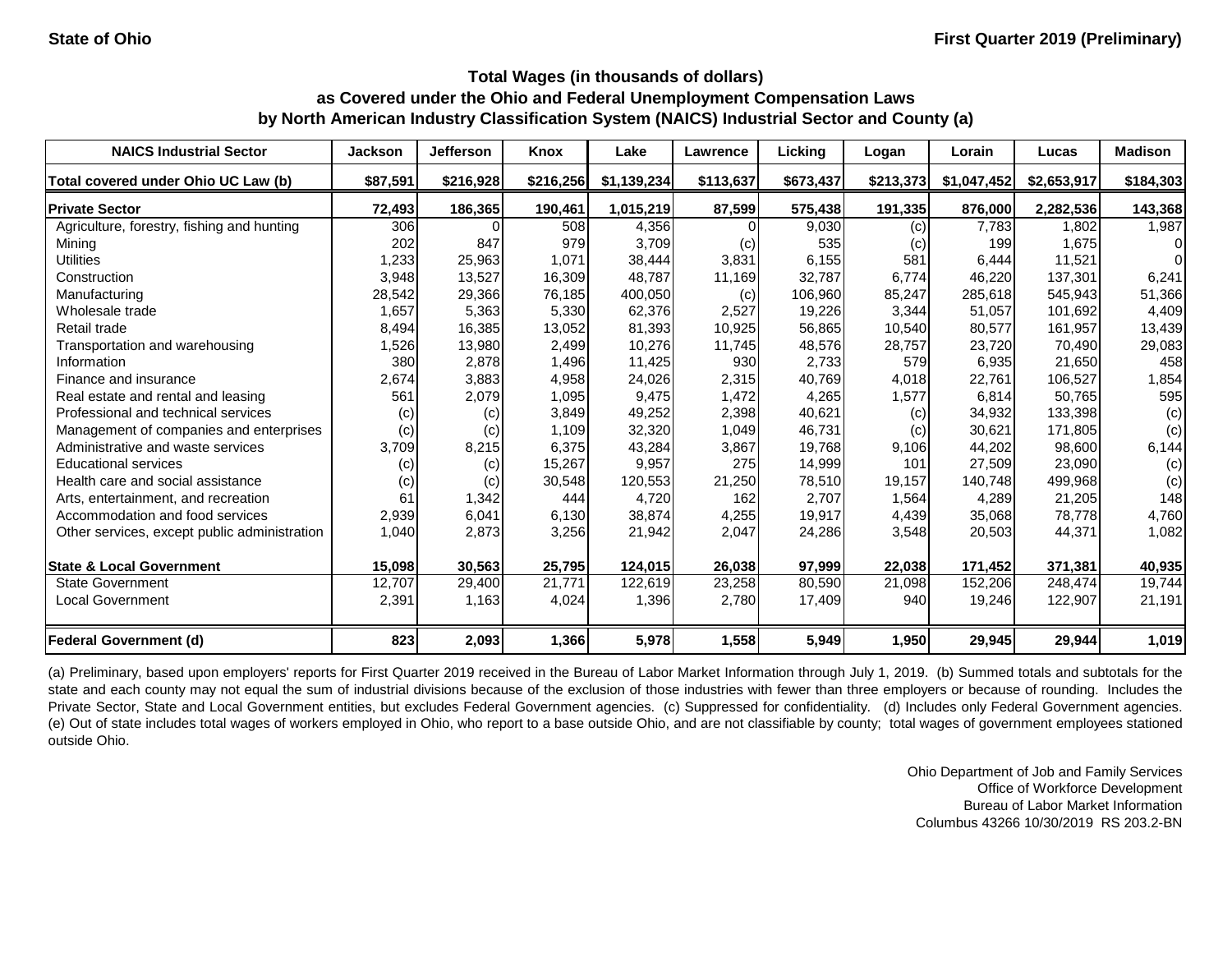| <b>NAICS Industrial Sector</b>               | <b>Mahoning</b> | <b>Marion</b> | <b>Medina</b> | <b>Meigs</b> | <b>Mercer</b> | Miami     | <b>Monroe</b> | <b>Montgomery</b> | Morgan          | <b>Morrow</b> |
|----------------------------------------------|-----------------|---------------|---------------|--------------|---------------|-----------|---------------|-------------------|-----------------|---------------|
| Total covered under Ohio UC Law (b)          | \$946,007       | \$260,699     | \$665,808     | \$27,683     | \$195,923     | \$437,492 | \$28,539      | \$3,045,232       | \$24,759        | \$45,924      |
| <b>Private Sector</b>                        | 803,442         | 218,171       | 584,665       | 18,671       | 170,461       | 382,867   | 21,020        | 2,713,601         | 19,034          | 31,654        |
| Agriculture, forestry, fishing and hunting   | 1,013           | (c)           | 931           | (c)          | (c)           | 530       | 49            | 1,360             | (c)             | 376           |
| Mining                                       | 2,240           | (c)           | 141           | (c)          | (c)           | 724       | 2,119         | 1,391             | (c)             | 83            |
| <b>Utilities</b>                             | 9,700           | 2,943         | 1,860         | 1,034        | (c)           | (c)       | 1,076         | 18,491            | 649             | (c)           |
| Construction                                 | 54,356          | 6,325         | 55,548        | 2,260        | 14,609        | 18,859    | 5,787         | 130,817           | 500             | 2,797         |
| Manufacturing                                | 124,397         | 77,937        | 129,879       | 1,388        | 72,341        | 154,824   | 485           | 415,214           | 6,140           | 11,457        |
| Wholesale trade                              | 62,064          | 9,579         | 55,104        | 347          | (c)           | (c)       | 630           | 161,199           | (c)             | 849           |
| Retail trade                                 | 81,958          | 18,841        | 55,369        | 3,413        | 13,475        | 30,913    | 1,750         | 161,931           | 1,506           | 4,186         |
| Transportation and warehousing               | 32,136          | 11,534        | 33,412        | 515          | 15,429        | 22,968    | 2,825         | 106,327           | (c)             | (c)           |
| Information                                  | 13,083          | 2,893         | 4,219         | 124          | 1,292         | 599       | 80            | 134,853           | 200             | (c)           |
| Finance and insurance                        | 31,197          | 5,423         | 25,896        | 1,380        | 9,248         | 10,132    | 865           | 197,780           | 745             | 913           |
| Real estate and rental and leasing           | 8,323           | 3,299         | 5,709         | 454          | 471           | 2,436     | 1,142         | 35,592            | 10 <sup>1</sup> | 398           |
| Professional and technical services          | 35,055          | 2,316         | 28,961        | (c)          | 4,072         | (c)       | 477           | 233,188           | 361             | (c)           |
| Management of companies and enterprises      | 28,962          | 5,236         | 69,140        | (c)          | (c)           | (c)       | $\Omega$      | 91,120            |                 | (c)           |
| Administrative and waste services            | 49,634          | 10,719        | 20,567        | 470          | (c)           | 14,091    | 489           | 118,968           | 348             | 917           |
| <b>Educational services</b>                  | 3,836           | 235           | 3,122         | (c)          | (c)           | 1,397     | (c)           | 75,530            |                 | (c)           |
| Health care and social assistance            | 201,520         | 49,168        | 56,443        | (c)          | (c)           | 44,277    | (c)           | 666,596           | 3,612           | (c)           |
| Arts, entertainment, and recreation          | 6,758           | 446           | 3,344         | (c)          | 326           | 904       | (c)           | 16,849            | (c)             | 243           |
| Accommodation and food services              | 38,276          | 6,563         | 22,239        | (c)          | 3,667         | 14,275    | (c)           | 93,183            | (c)             | 1,001         |
| Other services, except public administration | 18,933          | 3,333         | 12,780        | 525          | 3,844         | 9,333     | 737           | 53,214            | 105             | (c)           |
| <b>State &amp; Local Government</b>          | 142,565         | 42,528        | 81,143        | 9,012        | 25,462        | 54,625    | 7,519         | 331,631           | 5,725           | 14,270        |
| <b>State Government</b>                      | 106,597         | 31,536        | 79,314        | 8,531        | 23,443        | 52,313    | 6,953         | 311,213           | 4,920           | 13,096        |
| <b>Local Government</b>                      | 35,968          | 10,992        | 1,829         | 481          | 2,019         | 2,312     | 566           | 20,418            | 805             | 1,174         |
| <b>Federal Government (d)</b>                | 17,932          | 1,456         | 5,540         | 678          | 1,225         | 2,557     | 600           | 76,543            | 579             | 563           |

(a) Preliminary, based upon employers' reports for First Quarter 2019 received in the Bureau of Labor Market Information through July 1, 2019. (b) Summed totals and subtotals for the state and each county may not equal the sum of industrial divisions because of the exclusion of those industries with fewer than three employers or because of rounding. Includes the Private Sector, State and Local Government entities, but excludes Federal Government agencies. (c) Suppressed for confidentiality. (d) Includes only Federal Government agencies. (e) Out of state includes total wages of workers employed in Ohio, who report to a base outside Ohio, and are not classifiable by county; total wages of government employees stationed outside Ohio.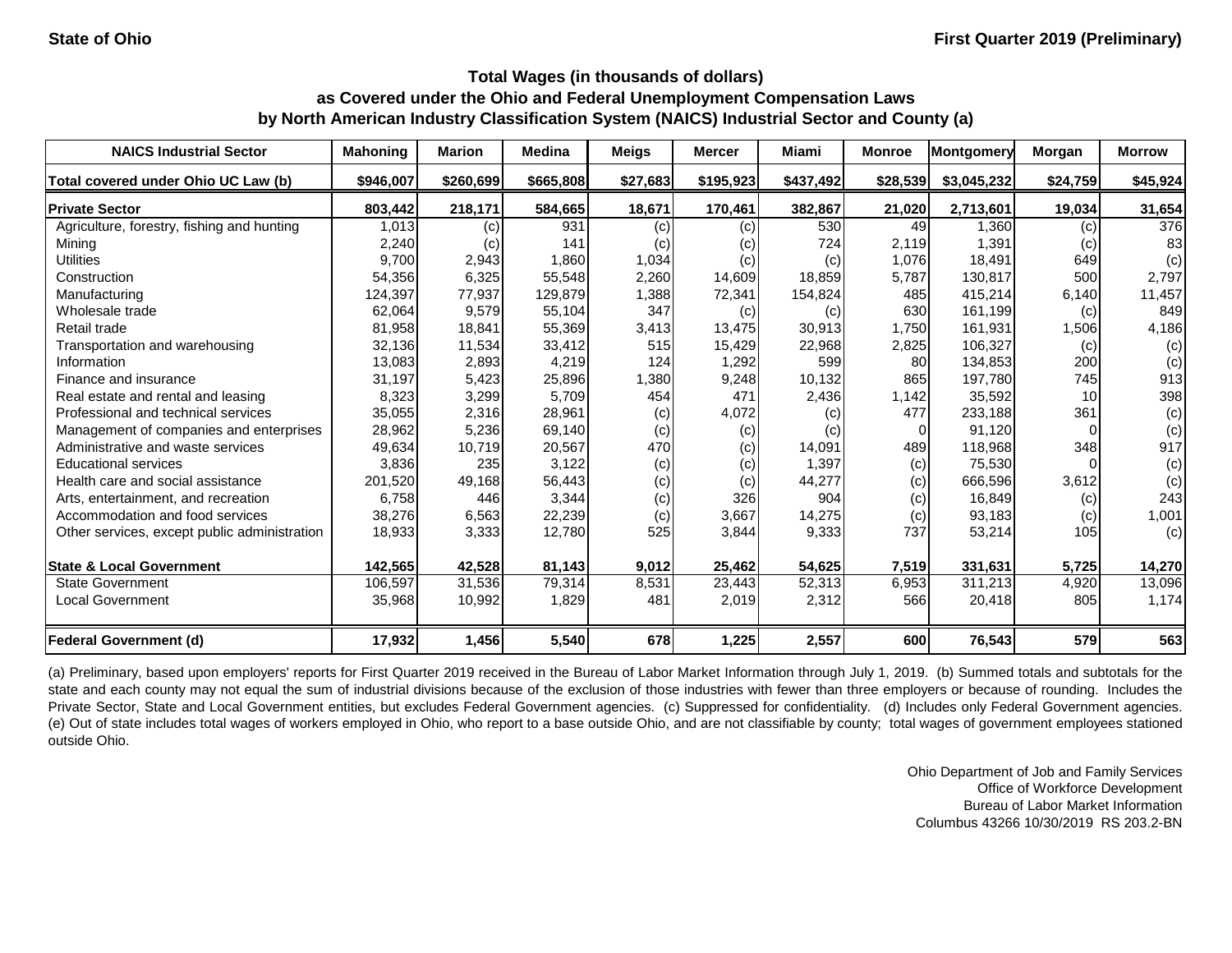| <b>NAICS Industrial Sector</b>               | <b>Muskingum</b> | <b>Noble</b> | <b>Ottawa</b> | <b>Paulding</b> | Perry    | Pickaway  | <b>Pike</b> | Portage   | <b>Preble</b> | Putnam         |
|----------------------------------------------|------------------|--------------|---------------|-----------------|----------|-----------|-------------|-----------|---------------|----------------|
| Total covered under Ohio UC Law (b)          | \$334,253        | \$29,385     | \$144,779     | \$45,481        | \$63,039 | \$157,655 | \$120,482   | \$603,626 | \$111,240     | \$113,994      |
| <b>Private Sector</b>                        | 285,807          | 17,668       | 123,502       | 35,046          | 48,933   | 106,226   | 107,439     | 466,317   | 95,385        | 98,448         |
| Agriculture, forestry, fishing and hunting   | 51               |              | 402           | (c)             | 94       | 1,400     | (c)         | 1,186     | (c)           | (c)            |
| Mining                                       | 7,338            | 946          | 1,169         | (c)             | 5,688    | 287       | (c)         | 4,691     | (c)           | (c)            |
| <b>Utilities</b>                             | 7,303            | 56           | (c)           | (c)             | 820      | (c)       | (c)         | (c)       | (c)           | (c)            |
| Construction                                 | 11,907           | 1,128        | 7,499         | 740             | 5,975    | 14,126    | 4,433       | 23,236    | 3,916         | 8,321          |
| Manufacturing                                | 39,981           | 3,727        | 35,378        | 13,355          | 12,833   | 35,528    | 8,322       | 158,135   | 56,284        | 49,765         |
| Wholesale trade                              | 13,204           | 788          | (c)           | (c)             | 1,797    | (c)       | (c)         | 54,216    | (c)           | 5,451          |
| Retail trade                                 | 31,382           | 1,491        | 8,745         | 2,106           | 4,116    | 10,018    | 6,185       | 42,785    | 7,650         | 6,581          |
| Transportation and warehousing               | 20,968           | 2,200        | 2,889         | 2,131           | 391      | 4,159     | 4,774       | (c)       | 3,331         | (c)            |
| Information                                  | 6,411            | 100          | 353           | 174             | 202      | 322       | 354         | 6,774     | 209           | 571            |
| Finance and insurance                        | 11,066           | 937          | 4,275         | 987             | 1,361    | 3,336     | 2,489       | 10,008    | 2,358         | 3,981          |
| Real estate and rental and leasing           | 2,060            | 30           | 828           | 86              | 70       | 844       | 407         | 3,710     | 442           | 271            |
| Professional and technical services          | 11,170           | 2,779        | 1,866         | 656             | 1,004    | 2,458     | (c)         | 29,725    | (c)           | 2,661          |
| Management of companies and enterprises      | 1,794            | (c)          | 1,407         | (c)             | 2,211    | 1,643     | (c)         | 16,914    | (c)           | $\overline{0}$ |
| Administrative and waste services            | 8,969            | (c)          | 1,865         | (c)             | 3,330    | 3,551     | 49,542      | 9,202     | 1,269         | 2,630          |
| <b>Educational services</b>                  | 5,060            |              | (c)           | (c)             | (c)      | (c)       | (c)         | 4,285     | 82            | 521            |
| Health care and social assistance            | 83,424           | 1,799        | (c)           | (c)             | (c)      | (c)       | (c)         | 45,459    | 7,467         | 9,983          |
| Arts, entertainment, and recreation          | 886              | (c)          | 2,976         | 31              | 38       | 236       | (c)         | 1,592     | 82            | 173            |
| Accommodation and food services              | 12,894           | (c)          | 5,286         | 587             | 1,308    | 4,746     | (c)         | 22,140    | 3,411         | 2,016          |
| Other services, except public administration | 9,939            | 391          | 1,946         | 448             | 770      | 2,019     | 799         | 9,972     | 1,695         | 1,461          |
| <b>State &amp; Local Government</b>          | 48,446           | 11,717       | 21,277        | 10,435          | 14,106   | 51,429    | 13,043      | 137,309   | 15,855        | 15,546         |
| <b>State Government</b>                      | 44,436           | 4,629        | 19,039        | 9,956           | 13,472   | 28,502    | 11,966      | (c)       | 14,947        | 14,912         |
| <b>Local Government</b>                      | 4,010            | 7,088        | 2,238         | 479             | 634      | 22,927    | 1,077       | (c)       | 908           | 634            |
| <b>Federal Government (d)</b>                | 3,101            | 211          | 4,945         | 541             | 663      | 1,154     | 1,022       | 4,901     | 905           | 787            |

(a) Preliminary, based upon employers' reports for First Quarter 2019 received in the Bureau of Labor Market Information through July 1, 2019. (b) Summed totals and subtotals for the state and each county may not equal the sum of industrial divisions because of the exclusion of those industries with fewer than three employers or because of rounding. Includes the Private Sector, State and Local Government entities, but excludes Federal Government agencies. (c) Suppressed for confidentiality. (d) Includes only Federal Government agencies. (e) Out of state includes total wages of workers employed in Ohio, who report to a base outside Ohio, and are not classifiable by county; total wages of government employees stationed outside Ohio.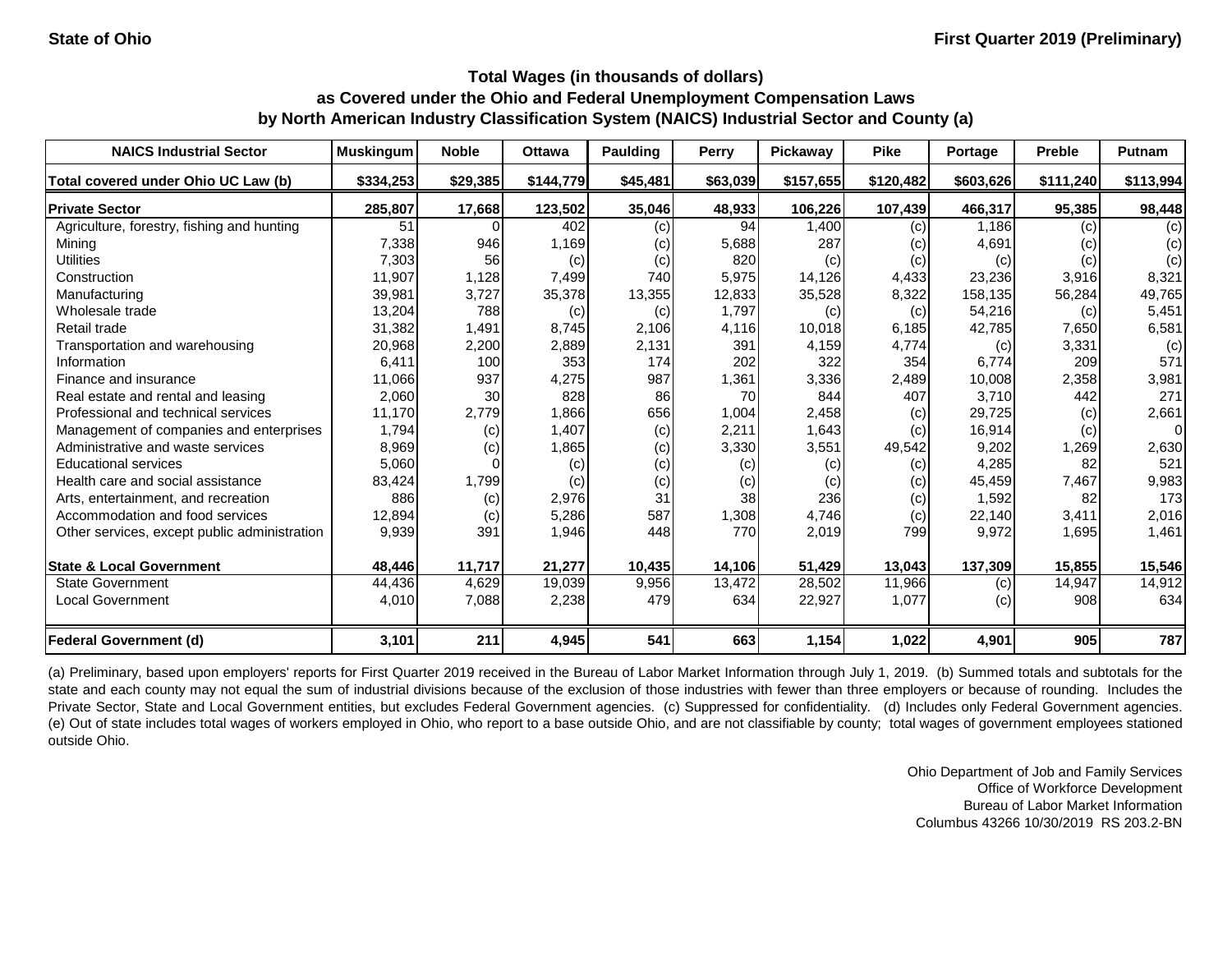| <b>NAICS Industrial Sector</b>               | <b>Richland</b> | <b>Ross</b> | <b>Sandusky</b> | <b>Scioto</b> | <b>Seneca</b> | <b>Shelby</b> | <b>Stark</b> | <b>Summit</b> | <b>Trumbull</b> | Tuscarawas |
|----------------------------------------------|-----------------|-------------|-----------------|---------------|---------------|---------------|--------------|---------------|-----------------|------------|
| Total covered under Ohio UC Law (b)          | \$496,203       | \$319,927   | \$259,503       | \$214,276     | \$180,469     | \$332,125     | \$1,704,320  | \$3,401,858   | \$667,419       | \$345,010  |
| <b>Private Sector</b>                        | 415,172         | 264,148     | 229,950         | 160,646       | 153,677       | 306,254       | 1,510,308    | 3,052,889     | 564,526         | 294,896    |
| Agriculture, forestry, fishing and hunting   | (c)             | 617         | (c)             | (c)           | 578           | 1,354         | 1,142        | 232           | 647             | 1,065      |
| Mining                                       | (c)             | 231         | (c)             | (c)           | 1,783         |               | 5,945        | 2,325         | 875             | 16,368     |
| <b>Utilities</b>                             | (c)             | 5,046       | 1,344           | 2,677         | 2,964         | (c)           | 17,337       | 29,787        | 4,879           | 2,479      |
| Construction                                 | 24,442          | 8,330       | 9,494           | 4,723         | 10,293        | 22,407        | 93,747       | 153,728       | 28,480          | 16,777     |
| Manufacturing                                | 134,669         | 68,830      | 117,997         | 19,329        | 55,247        | 190,472       | 386,937      | 422,666       | 175,957         | 98,244     |
| Wholesale trade                              | 19,823          | 6,534       | 7,374           | 3,946         | 8,678         | 15,957        | 80,437       | 230,344       | 29,012          | 14,884     |
| Retail trade                                 | 43,323          | 25,440      | 17,626          | 20,298        | 14,941        | 12,609        | 124,633      | 224,400       | 67,481          | 26,601     |
| Transportation and warehousing               | (c)             | 9,400       | 7,793           | 4,478         | 5,528         | (c)           | 34,738       | 110,021       | 27,471          | 10,627     |
| Information                                  | 6,391           | 3,562       | 1,212           | 1,131         | 1,026         | 1,238         | 14,796       | 70,354        | 4,429           | 2,311      |
| Finance and insurance                        | 13,527          | 6,767       | 6,459           | 4,043         | 6,166         | 5,073         | 88,671       | 222,907       | 19,541          | 9,468      |
| Real estate and rental and leasing           | 2,506           | 1,019       | 3,975           | 1,720         | 549           | 942           | 14,041       | 32,096        | 9,088           | 3,029      |
| Professional and technical services          | 9,253           | 2,855       | 3,821           | 5,754         | (c)           | (c)           | 110,747      | 232,795       | 12,289          | 11,488     |
| Management of companies and enterprises      | 3,027           | 3,852       | 4,702           | 1,118         | (c)           | (c)           | 36,067       | 479,616       | 12,087          | 2,983      |
| Administrative and waste services            | 22,798          | 5,841       | 6,487           | 2,847         | 3,500         | 10,266        | 72,368       | 119,160       | 28,579          | 12,807     |
| <b>Educational services</b>                  | 2,897           | 388         | (c)             | 809           | 9,224         | (c)           | 22,856       | 27,132        | 3,377           | 818        |
| Health care and social assistance            | 84,771          | 100,157     | (c)             | 75,161        | 19,754        | (c)           | 295,057      | 520,586       | 99,986          | 43,874     |
| Arts, entertainment, and recreation          | 2,200           | 439         | 849             | 240           | 141           | 242           | 9,244        | 23,215        | 1,720           | 771        |
| Accommodation and food services              | 17,311          | 12,004      | 7,282           | 9,321         | 6,353         | 4,229         | 62,084       | 89,300        | 23,487          | 11,849     |
| Other services, except public administration | 7,418           | 2,836       | 4,186           | 2,875         | 2,911         | 4,871         | 39,460       | 62,225        | 15,143          | 8,454      |
| <b>State &amp; Local Government</b>          | 81,031          | 55,779      | 29,553          | 53,630        | 26,792        | 25,871        | 194,012      | 348,969       | 102,893         | 50,114     |
| State Government                             | 58,499          | 31,510      | 28,104          | 34,749        | 22,808        | 22,476        | 172,856      | 278,591       | 91,142          | 43,245     |
| <b>Local Government</b>                      | 22,532          | 24,269      | 1,449           | 18,881        | 3,984         | 3,395         | 21,156       | 70,378        | 11,751          | 6,869      |
| <b>Federal Government (d)</b>                | 9,123           | 27,289      | 1,391           | 2,345         | 1,373         | 853           | 14,391       | 31,448        | 7,171           | 3,544      |

(a) Preliminary, based upon employers' reports for First Quarter 2019 received in the Bureau of Labor Market Information through July 1, 2019. (b) Summed totals and subtotals for the state and each county may not equal the sum of industrial divisions because of the exclusion of those industries with fewer than three employers or because of rounding. Includes the Private Sector, State and Local Government entities, but excludes Federal Government agencies. (c) Suppressed for confidentiality. (d) Includes only Federal Government agencies. (e) Out of state includes total wages of workers employed in Ohio, who report to a base outside Ohio, and are not classifiable by county; total wages of government employees stationed outside Ohio.